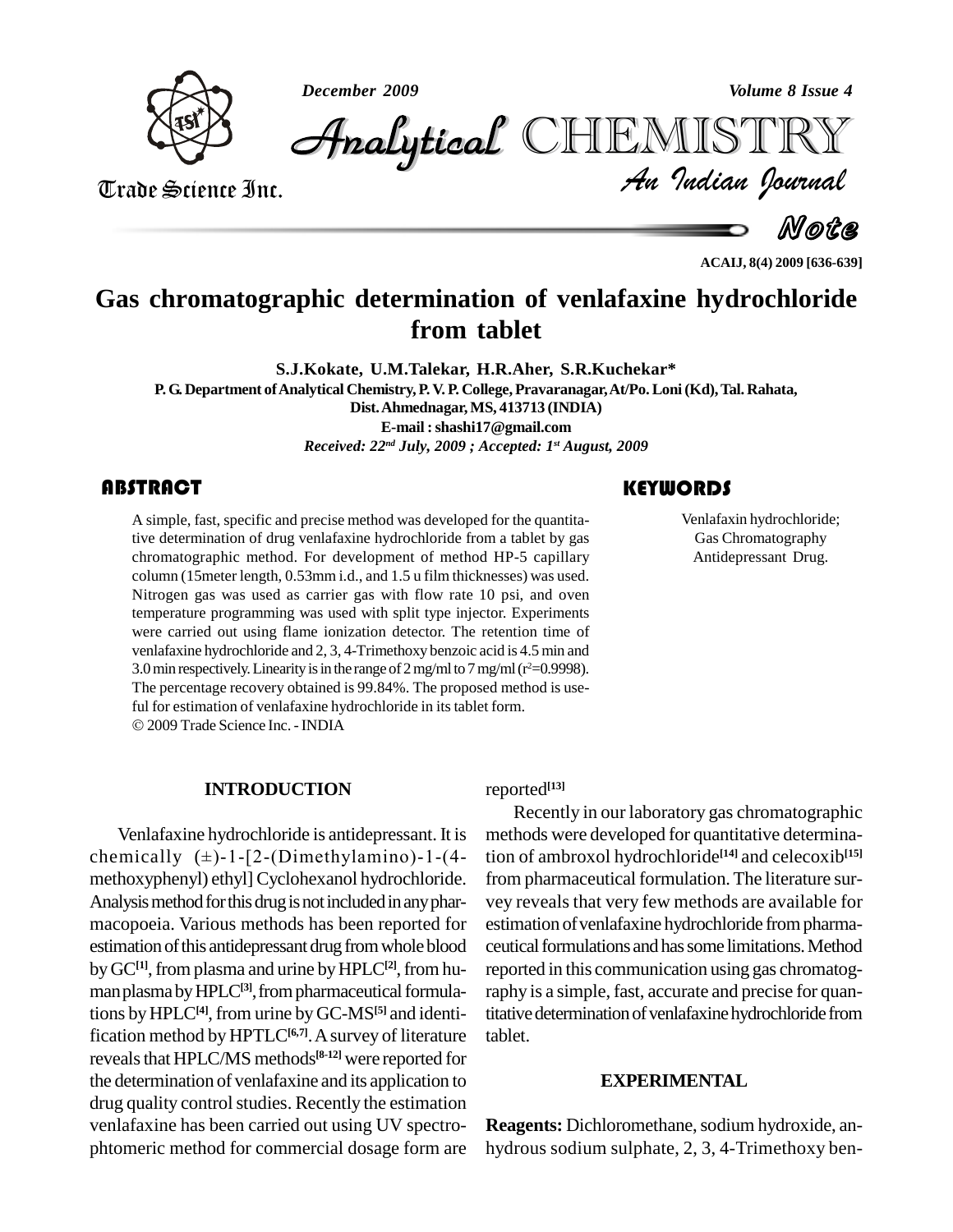zoic acid and methanol supplied by Unichem Laboratories India Ltd. Deionized water used from two bed portable deionizer make WTC model No CA hydrochlor ratories India Ltd. Deionized water used from two-<br>bed portable deionizer make WTC model No CA hyd<br>7'. Perkin Elmer makes model Clarus 500 Gas Chromatographic equipment was used to carry out pro posed work.

**Venlafaxine hydrochloride (Pure reference stan dard) SolutionA:** 1414.5 mg of pure reference stan dard of venlafaxine hydrochloride (99.80%) was weighed accurately and transferred in to a beaker containing 20.0 ml water. pH of this solution was adjusted to 11.5 with 1.0 N sodium hydroxide. Then this solution was transferred to separatory funnel and was extracted three times with 20.0 ml of dichloromethane. The organic layer was collected carefully and dried by using anhydrous sodium sulfate. The organic layer was transferred to 50.0 ml volumetric flask. This solution was diluted to 50.0 mlwith dichloromethane in standard volumetric flask. (SolutionA).

**Reference standard solution:** 1250 mg of 2, 3, 4- Trimethoxybenzoicacid(Internalstandard-TMBA)was weighed accuratelyand transferred to 50.0ml of volu metric flask. It was diluted up to the mark with methanol (Solution B). 5.0 ml of solution A and 5.0 ml of solution B were transferred to 25.0 ml of volumetric flask and diluted up to the mark with methanol (reference standard solution).

**Sample solution:** 10 Tablets (75 mg/tablet) were weighed accurately and finely powdered. The powder equivalent to 125.0 mg of venlafaxine hydrochloride wastaken into beaker containing 50.0 ml of water. pH of this solution was adjusted to  $11.5$  with  $1.0$  N sodium hydroxide. This solution was then extracted three times with 10.0 ml of dichloromethane. The organic layer was dried using anhydrous sodium sulfate. Then it was transferred to 25.0ml volumetric flask.To this organic layer 5.0 ml of stock internal standard solution B was added and then diluted up to themark with dichloromethane.

**Working standard solution:** Aliquots of standard stock solution were taken into the 25.0 ml volumetric flask and 5.0 ml internal standard stock solution B was added in it. This solution was diluted up to the mark with methanol to such a level that final concentration of venlafaxine hydrochloride wasin the range of 2.0 to

## 7.0mg /ml.

**Method:** Peak area ratio was recorded for venlafaxine hydrochloride and 2, 3, 4-trimethoxy benzoic acid. To study the accuracy, reproducibility and precision of the proposed method recovery experiments were carried out with fixed amount of preanalysed sample and stan dard stock solution at three different levels. Each level was repeated three times. The separations were carried out using Perkin Elmer Gas Chromatograph. It is equipped with split injection port and Flame ionization detector.

## **Chromatographic conditions**

| Column                        | : HP-5 $(15 \text{ m x } 0.53 \text{ mm x})$ |
|-------------------------------|----------------------------------------------|
|                               | 1.5 u)                                       |
| Carrier gas                   | : Nitrogen                                   |
| Carrier pressure              | $: 10 \text{ psi}$                           |
| <b>Injector Temperature</b>   | $: 280^{\circ}$ C                            |
| Detector Temperature : 280° C |                                              |
| <b>Attenuation</b>            | $: 8;$ Range: 1                              |
| <b>Split Ratio</b>            | : 5:1;                                       |
| Injection volume              | $: 0.5$ ul                                   |
| Oven Temperature              | : 150° C (2.0 min) @ 30° C/                  |
|                               | min to $270^{\circ}$ C (5.5 min)             |

## **RESULTSAND DISCUSSION**

benzoic acid within short analysis time of 10 min. The *IO* min. The<br>*i*thod can be<br>venlafaxine<br>**IISTRY** The results reported in TABLE 1 by the proposed method were close to the labeled claim of venlafaxine hydrochloride indicating that the method was precise and accurate. A typical chromatogram of standard solution of Venlafaxine hydrochloride and 2, 3, 4-Trimethoxy benzoic acid. Figure 1. The plot of peak area ratio ver sus the respective concentration was found to be linear over a range of 2 to 7 mg/ml is reported in TABLE 2, Figure 2 with coefficient of regression ( $r^2$ =0.999). The contents of Venlafaxine hydrochloride found by pro posed method during the recovery studies is shown in TABLE 2. The mean recovery was 99.84%, which shows that there was no interference from excipients. The proposed method gave good resolution between Venlafaxine hydrochloride and of 2, 3, 4-Trimethoxy method is very simple and rapid. So this method can be used for routine quality control analysis of venlafaxine hydrochloride.

CHEMISTRY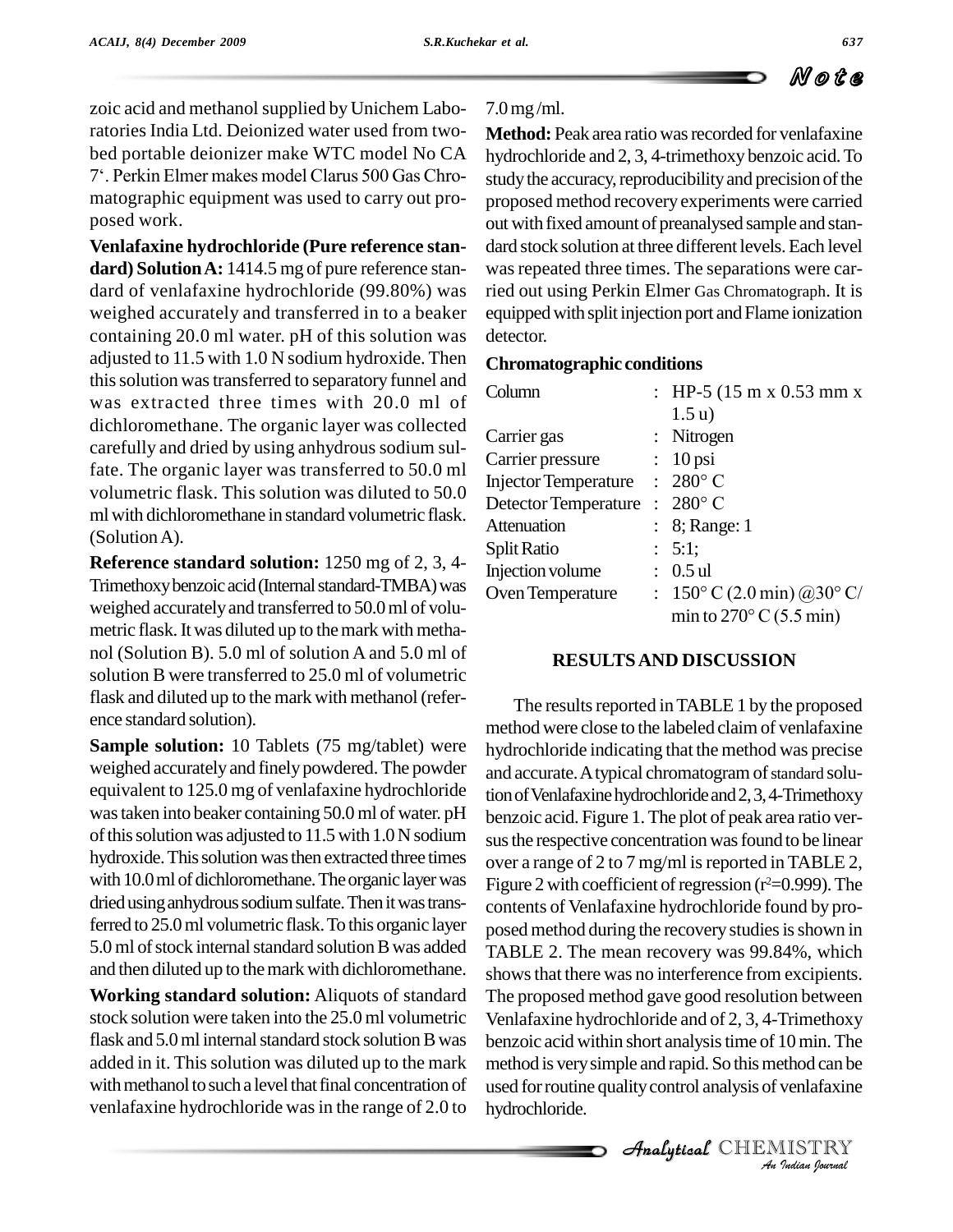## M o t e

**TABLE1 :Assay results of venlafaxine hydrochloride.**

| Amount claimed mg/tablet Amount found mg/tablet |       |    |
|-------------------------------------------------|-------|----|
| 75                                              | 74.66 |    |
| 75                                              | 74.71 | ır |
| 75                                              | 74.74 |    |
| 75                                              | 74.91 | d١ |
| 75                                              | 74.45 |    |

**TABLE 2 : Recovery study for spiked concentrations of standard to the pre analyzed samples**

| Level   | Label<br>claim<br>mg/tablet | Amount | $\frac{0}{0}$<br>Found % Recovery | <b>Mean</b><br><b>Recovery</b> |
|---------|-----------------------------|--------|-----------------------------------|--------------------------------|
| Level 1 | 75                          | 75.19  | 100.25                            |                                |
| Level 2 | 75                          | 74.64  | 99.52                             | 99.84%                         |
| Level 3 | 75                          | 74.81  | 99.74                             |                                |



**Figure 1 : Typical chromatogram of standard solution of** Venlafaxine hydrochloride and 2, 3, 4-trimethoxy benzoic acid.



**concentration**

#### **CONCLUSION**

Proposed method is very simple, rapid and not involve use of the complicated sample preparation. It is useful in routine analysis in quality control departments at pharmaceutical industries. High percentage recovery shows that the method is free from interferences of the excipients used in the semi formulation.

#### **ACKNOWLEDGEMENT**

Authors are thankful to UGC for providing fi-<br>99.84% nancial assistance in terms of major research project. Thanks are due to DST for providing funds under DST-FIST to department of chemistry. Authors are also thankful to Management Pravara Ruaral Edu cation Society and Principal, P.V.P.College Pravaranagar for providing necessary facilities in the department.

#### **REFERENCES**

- **[1]** M.A.Martinez, T.C.Sanchez, E.Almarza; J.Anal.Toxicology., **26(5)**, 296 **(2002)**.
- **[2]** D.R.Hicks, D.Wolanuik,A.Russell, N.Cavanaugh, M.Kraml; The drug Monit., **16(1)**, 100 **(1994)**.
- **[3]** B.B.Raut, B.L.Kolte, A.A.Deo, M.A.Bagool, D.B.Shinde; J.Liquid.Chrom.. & Related Technologies, **26(8)**, 1297 **(2003)**.
- **[4]** S.N.Makhija; J.Pharma.Biomedical Anal., **28(6)**, 1055 **(2002)**.
- **[5]** M.Hans, Therapeutic Drug Monitoring, **23(1)**, 61 **(2001)**.
- **[6]** B.Ahren, D.Blankenhorn, B.Spangenberg; J.Chroma.B: Anal.Techno.In Biomedical Sci., **772(1)**, 11 **(2002)**. J.Chroma.B: Anal.Techno.In Biomedical Sci.,<br>**772(1)**, 11 (**2002**).<br>**[7]** 'The Merck Index', 13<sup>th</sup> edition, Merck & Co. Inc;
- Whitehouse station.
- **[8]** P.D.Tzanavaras,A.Verdoukas, D.G.Themelis;Analytical Sciences, **21**, 1515 **(2005)**.
- **[9]** K.E.Goeringer, I.M.Mc Intyre, O.H.Drummer; Forensic Science International, **121**, 70 **(2001)**.
- **[10]** Current Therapeutic Research, **58**, 492 **(1997)**.
- **[11]** S.M.Troy, C.Dilea, P.T.Martin, A.S.Rosen, R.J.Fruncillo, S.T.Chiang, W.Liu, F.Wang; **Figure 2 : The plot of peak area ratio versesthe respective** J.Chromatography B, **850**, 183 **(2007)**.

CHEMISTRY